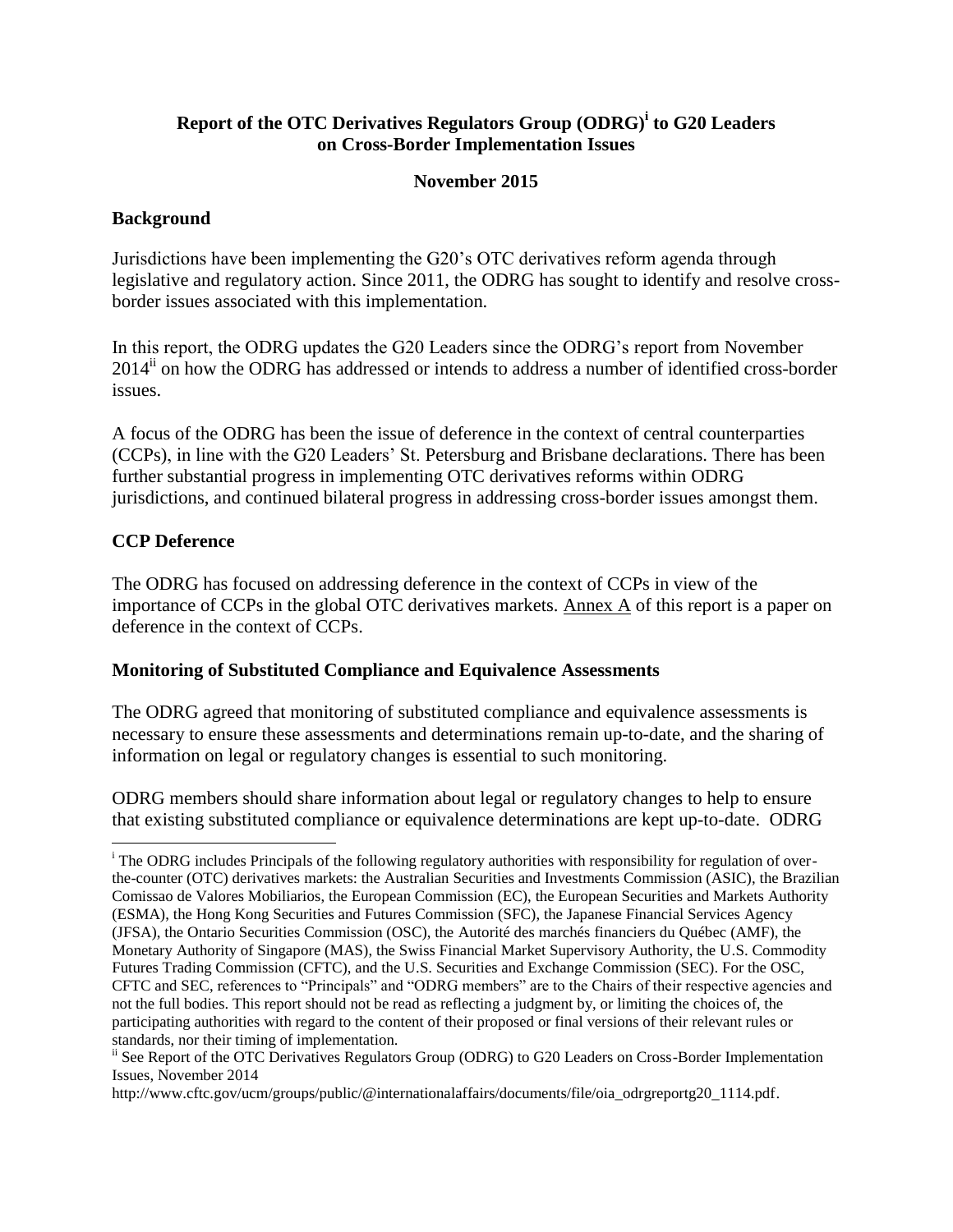members should also share experiences from undertaking substituted compliance and equivalence assessments and the monitoring of such assessments.

# **Cooperation on Clearing Obligation Mandates**

ODRG members previously agreed to a framework for consulting one another on mandatory clearing determinations, with the aim of harmonizing mandatory clearing determinations across jurisdictions to the extent practicable and as appropriate, subject to jurisdictions' determination procedures. Inconsistent clearing mandates across jurisdictions may create the potential for regulatory arbitrage. ODRG members are considering ways to enhance the existing framework for such cooperation.

# **Other Work Previously Identified**

As part of its work on addressing regulatory conflicts, inconsistencies, gaps and duplicative requirements in the treatment of branches in cross-border situations, the ODRG has discussed the application of rules to branches of financial institutions that operate across multiple jurisdictions. As a result of this work, ODRG members have a fuller understanding of the regulation of the cross-border activity of branches which will assist them in addressing these issues on a bilateral basis.

# **Continued progress in addressing cross-border issues among ODRG jurisdictions:**

Following the four equivalence decisions made by the EC in October 2014 (and referenced in last year's report) with respect to the regulatory regimes for CCPs for Australia, Hong Kong, Japan and Singapore, ESMA has signed the related Memoranda of Understanding (MOUs) with the relevant authorities from these countries. The MOUs were instrumental in enabling ESMA to recognise eleven CCPs established in these four countries. The four MOUs signed by ESMA were:

- In November 2014, ESMA, ASIC and the Reserve Bank of Australia signed an MOU.
- In December 2014, ESMA and the SFC signed an MOU.
- In February 2015, ESMA and the JFSA signed an MOU.
- In February 2015, ESMA and MAS signed an MOU.

In February 2015, the OSC published amendments to its OTC derivatives trade reporting rule (OSC Rule 91-507) to permit certain market participants subject to Ontario trade reporting obligations to benefit from substituted compliance when they report trades pursuant to European Union (EU) trade reporting rules. The OSC conducted a comparability analysis using an outcomes-based approach to determine whether the EU rules and regulations are sufficiently equivalent for the purposes of the substitute compliance provision of OSC Rule 91-507.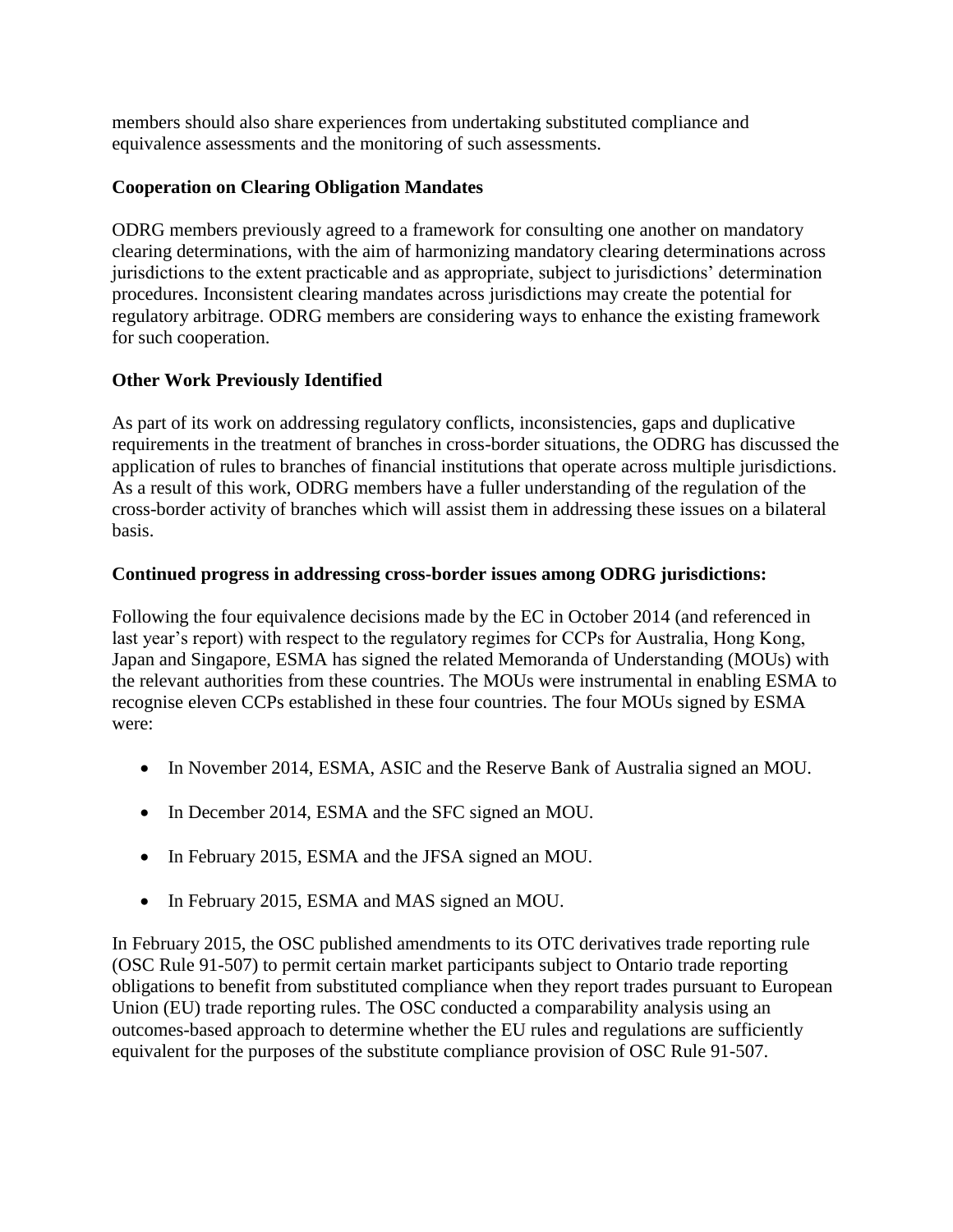In February 2015, the SEC adopted rules related to security-based swap regulatory reporting and public dissemination (Regulation SBSR) and rules related to trade repositories (TRs), including rules that established a procedure for requests for substituted compliance for foreign regulatory regimes for reporting and public dissemination requirements.

In August 2015, the SEC adopted new rules to provide a comprehensive process for securitybased swap dealers and major security-based swap participants (collectively "SBS entities") to register with the SEC, including provisions for non U.S. SBS entities.

In August 2015, the CFTC issued an order of exemption from registration as a derivatives clearing organization to ASX Clear (Futures) Pty Limited, based in Australia. Subject to the terms and conditions of the order, ASX is permitted to clear proprietary swap positions for U.S. persons that are clearing members or clearing member affiliates.

In October 2015, the CFTC issued an order of exemption from registration as a derivatives clearing organization to Japan Securities Clearing Corporation (JSCC), based in Japan. Subject to the terms and conditions of the order, JSCC is permitted to clear proprietary swap positions for U.S. persons that are clearing members or clearing member affiliates.

In November 2015, the SFC and ESMA reached an agreement on an MOU on cooperation arrangements for the exchange of information related to the information on derivative contracts held in TRs established respectively in Hong Kong and in the EU. This is to enable the SFC and ESMA both to have indirect access to the information on derivative contracts that they need to fulfil their responsibilities and mandates.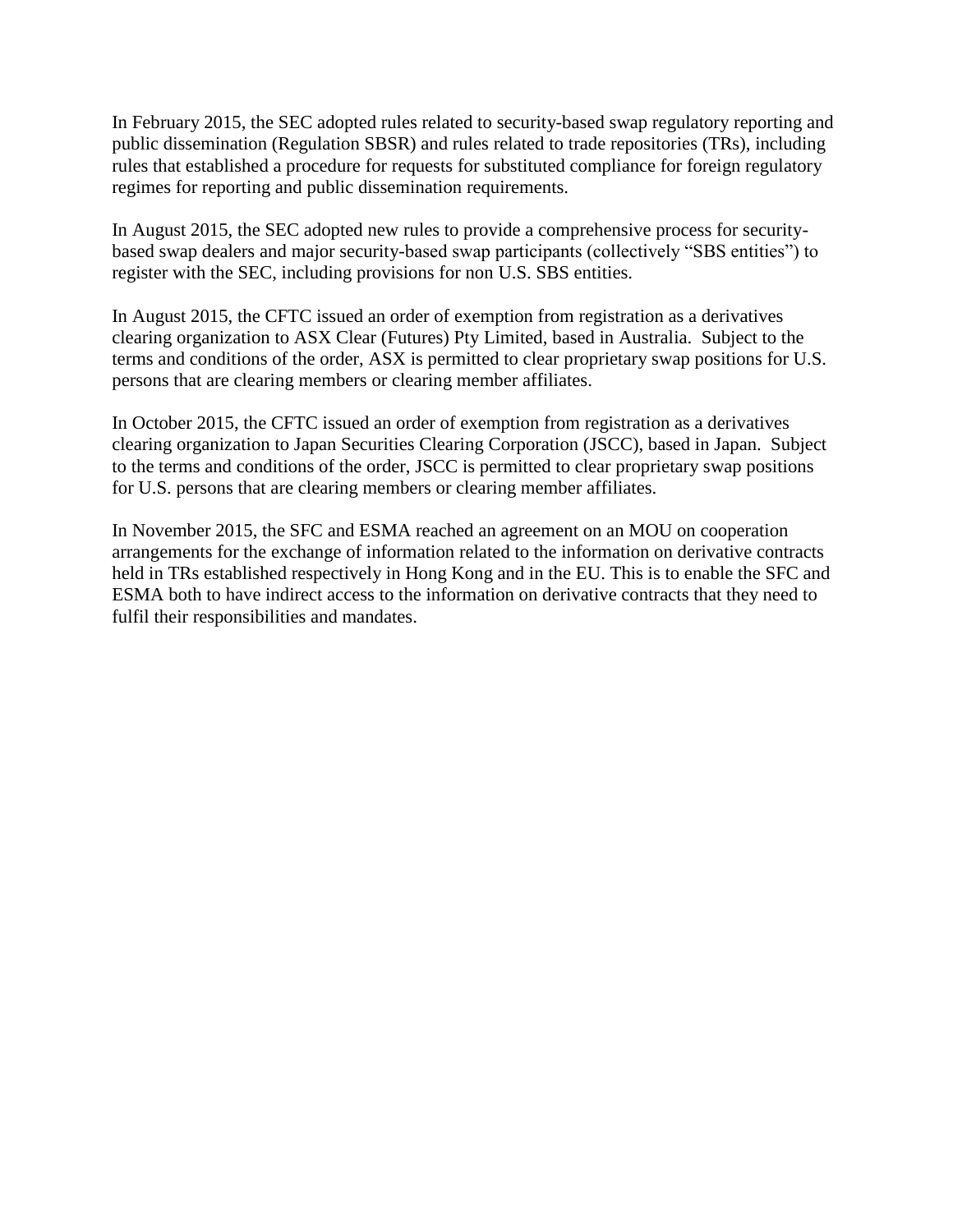## **Forms of Deference in ODRG Jurisdictions with Respect to Central Counterparties**

- 1. At the St. Petersburg Summit in September 2013, the G20 Leaders agreed that "jurisdictions and regulators should be able to defer to each other when it is justified by the quality of their respective regulatory and enforcement regimes, based on similar outcomes, in a non-discriminatory way, paying due respect to home country regulatory regimes."<sup>1</sup>
- 2. Since the St. Petersburg Summit, the OTC Derivatives Regulators Group (ODRG) members<sup>2</sup> have continued to engage with the issues of regulatory and supervisory deference in OTC derivatives reform, particularly in light of the G20 November 2014 Declaration calling on regulatory authorities to make "further concrete progress in swiftly implementing the agreed G20 derivatives reforms.<sup>33</sup> In the context of its work to implement understandings in the area of equivalence and substituted compliance, the ODRG has been considering how deference to foreign regimes may work in practice.
- 3. The ODRG members have committed to avoid, to the extent possible, the application of conflicting rules to the same entities and transactions. The members also have acknowledged, in implementing their individual requirements, the desire to eliminate the application of inconsistent and duplicative requirements.<sup>4</sup> Deference has been identified by the G20 Leaders as a tool that authorities may use to help make reforms across jurisdictions interact better and facilitate the meeting of the objectives of the reforms.<sup>5</sup>

 $\overline{\phantom{a}}$ 

 $1$  G20 Leaders' Declaration, September 2013, St. Petersburg at para. 71, available at https://g20.org/wpcontent/uploads/2014/12/Saint\_Petersburg\_Declaration\_ENG\_0.pdf.

 $2$  The ODRG includes Principals of the following regulatory authorities with responsibility for regulation of overthe-counter (OTC) derivatives markets: the Australian Securities and Investment Commission, the Brazilian Comissao de Valores Mobiliarios, the European Commission, the European Securities and Markets Authority, the Hong Kong Securities and Futures Commission, the Japanese Financial Services Agency, the Ontario Securities Commission (OSC), the Autorité des marchés financiers du Québec, the Monetary Authority of Singapore, the Swiss Financial Market Supervisory Authority, the U.S. Commodity Futures Trading Commission (CFTC), and the U.S. Securities and Exchange Commission. For the OSC, SEC and CFTC, references to "Principals" refers to the Chairs of their respective agencies, and not to the full bodies.

<sup>&</sup>lt;sup>3</sup> The G20 Leaders noted in their November 2014 Declaration, "[w]e call on regulatory authorities to make further concrete progress in swiftly implementing the agreed G20 derivatives reforms. We encourage jurisdictions to defer to each other when it is justified, in line with the St Petersburg Declaration." See, G20 Leaders Communique, November 2014, Brisbane, available at https://g20.org/wp-

content/uploads/2014/12/brisbane\_g20\_leaders\_summit\_communique1.pdf .

<sup>&</sup>lt;sup>4</sup> See, ODRG Report on Agreed Understandings to Resolving Cross-Border Conflicts, Inconsistencies, Gaps and Duplicative Requirements, August 2013, available at

http://www.cftc.gov/ucm/groups/public/@newsroom/documents/file/odrgreport.pdf.

<sup>5</sup> G20 Leaders' Declaration, September 2013, St. Petersburg *supra*, note 1.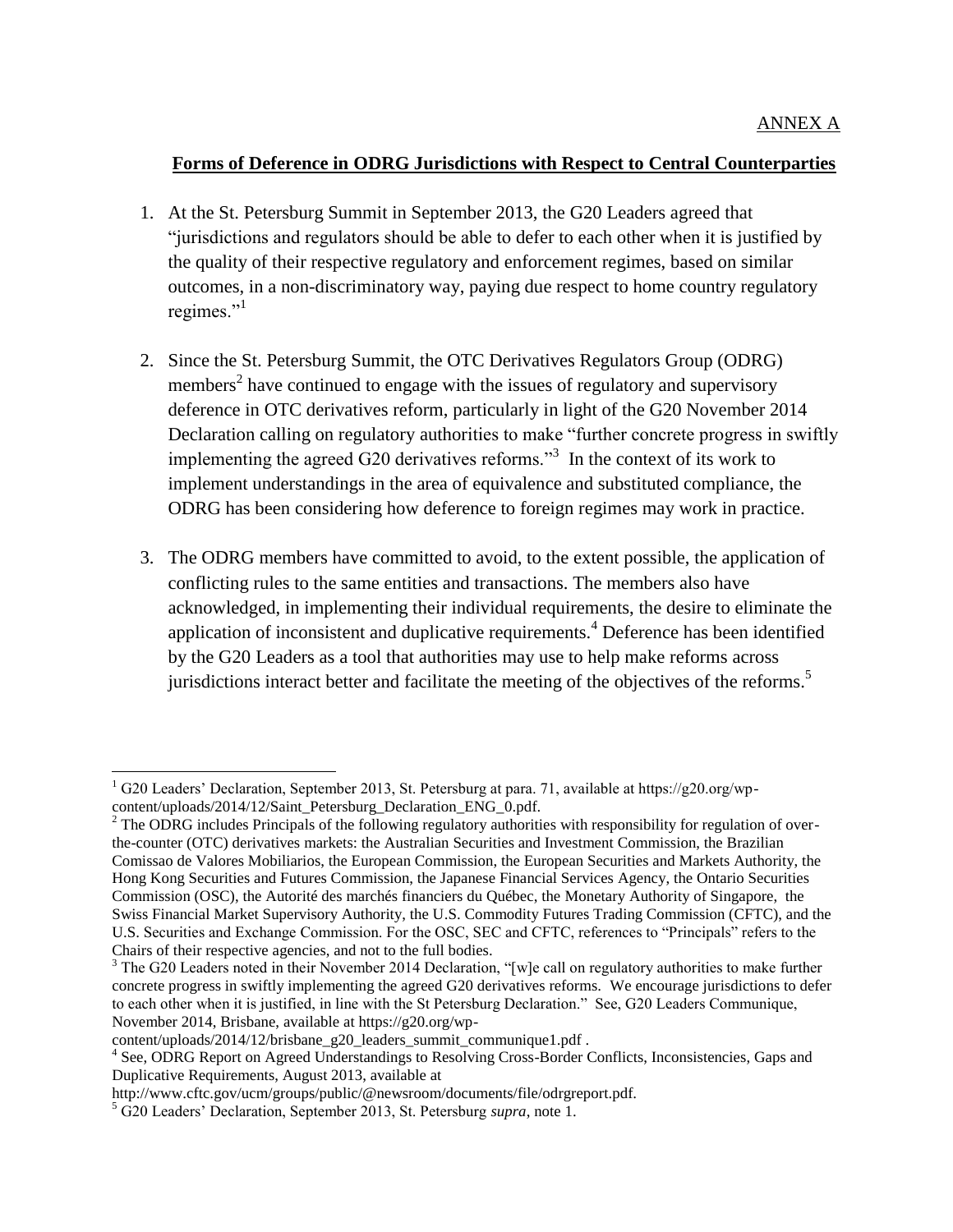- 4. The ODRG members have been working on practical aspects of deference, building on the survey work of the FSB, by drawing out themes and identifying potential common approaches. The ODRG has focused on delineating and describing forms of deference in the context of central counterparties (CCPs) in view of the importance of CCPs in the global OTC derivatives markets.
- 5. ODRG members have developed a greater appreciation of, and respect for, differences in legal authority, policy objectives, and approaches to the application of deference. The ODRG members have a fuller understanding and acceptance of the forms of deference that could be applied; nevertheless, these differences limit the ability to agree on a common approach regarding whether and how deference should be used. Therefore, this paper does not prescribe or endorse a particular model or framework.

# **Approaches to Deference**

- 6. Deference in some jurisdictions is understood to be the full or partial reliance on another jurisdiction's regulatory and/or supervisory framework. In other jurisdictions, deference is understood to mean that an entity may comply with home jurisdiction<sup>6</sup> requirements that are comparable and comprehensive as a substitute for compliance with host jurisdiction requirements. However, deference must also be consistent with an authority's objectives and legal responsibilities. In some jurisdictions, for example, it may not be legally permissible under national requirements to provide for deference in certain situations. While some authorities may choose to defer to the home authority, this should not mean that all authorities must do so. Some members noted that the application of some forms of deference may not be consistent with all the objectives of the OTC derivatives reforms. Each authority's duty to carry out its own objectives and legal responsibilities comes first.
- 7. Differences in approaches to deference among jurisdictions can be understood on a spectrum. At one end of the spectrum, the host jurisdiction may grant full deference to all relevant aspects of the home jurisdiction's regime including relying on the home jurisdiction's licensing and registration, disapplication of host jurisdiction rules in favor of home jurisdiction rules, and reliance on home jurisdiction day-to-day oversight, general supervisory oversight, and reporting requirements. At the other end of the spectrum, the host jurisdiction may grant no deference, requiring direct compliance with its rules and conducting its own comprehensive oversight of CCPs operating across multiple jurisdictions. In between, there is a range of deference arrangements in which

 $\overline{\phantom{a}}$ <sup>6</sup> This paper discusses deference from the perspective of a "host" authority of a cross-border entity that is considering whether, and if so, to what extent, to exercise deference to the authority in the entity's "home" jurisdiction.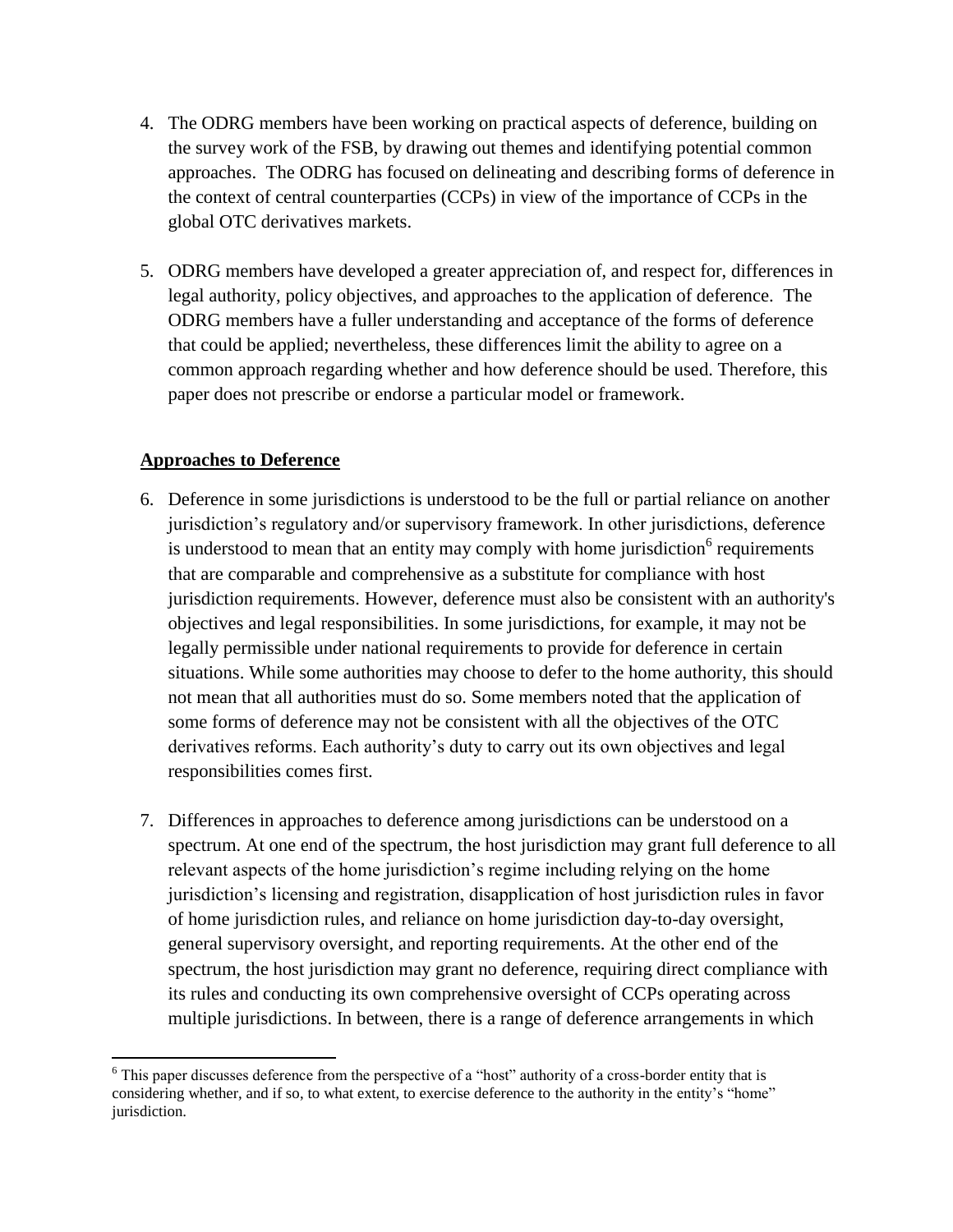host jurisdictions may grant partial deference with respect to a full or limited set of rules and requirements using a range of processes and/or retain certain direct supervisory oversight practices. Within the ODRG, with respect to supervision of CCPs, most host authorities retain supervisory authority; however, some host authorities may not be able to monitor or oversee foreign CCPs as closely as domestic CCPs and may choose to rely on the home authority in practice for day-to-day supervision. Two ODRG jurisdiction regimes permit or will permit complete disapplication of their supervisory authority in favor of a CCP's home supervisory authority.

- 8. Common features of deference frameworks include the following:
	- Strong safeguards to protect the ability of the home and host authorities to carry out their legal and/or supervisory responsibilities and ensure that the home authority is carrying out its responsibilities appropriately.
	- Cooperation among authorities (including between home and host authorities).<sup>7</sup>
	- Flexibility, so that the model appropriate for a jurisdiction may be applied with respect to (a) different jurisdictions' legal frameworks and (b) different CCPs (e.g. an authority may determine that a specific CCP may have a distinct systemic, market or other importance compared to other CCPs in its jurisdiction).
	- Comparable rules with similar regulatory outcomes will often need to be in place.
- 9. While the group recognizes that some members of the ODRG may choose to exercise deference in certain contexts, it is understood that all members must decide such issues depending on the context of application and their respective domestic market conditions, regulatory and supervisory framework for CCPs, legal constraints and policy preferences. Of those jurisdictions that choose to exercise deference, some apply broad deference of substantive regulations, supervisory practices and supervisory authority and some apply a deference model that involves deference with respect to certain substantive regulations and/or some supervisory practices and/or supervisory authority. One member does not currently have available means or authority to exercise deference with respect to CCPs at all. As agreed previously by the ODRG, "[a]n equivalence and substituted compliance assessment should fully take into account international standards, where they are appropriate, regulatory arbitrage, investor protection, risk importation, prudential and other relevant considerations."<sup>8</sup>

l

<sup>&</sup>lt;sup>7</sup> The group recognizes that Responsibility E of the CPMI-IOSCO Principles for Financial Market Infrastructures sets out the international standards for cooperation of authorities with respect to financial market infrastructures, including CCPs.

<sup>&</sup>lt;sup>8</sup> See Report of the OTC Derivatives Regulators Group (ODRG) to G20 Leaders on Cross-Border Implementation Issues, November 2014, available at

http://www.cftc.gov/ucm/groups/public/@internationalaffairs/documents/file/oia\_odrgreportg20\_1114.pdf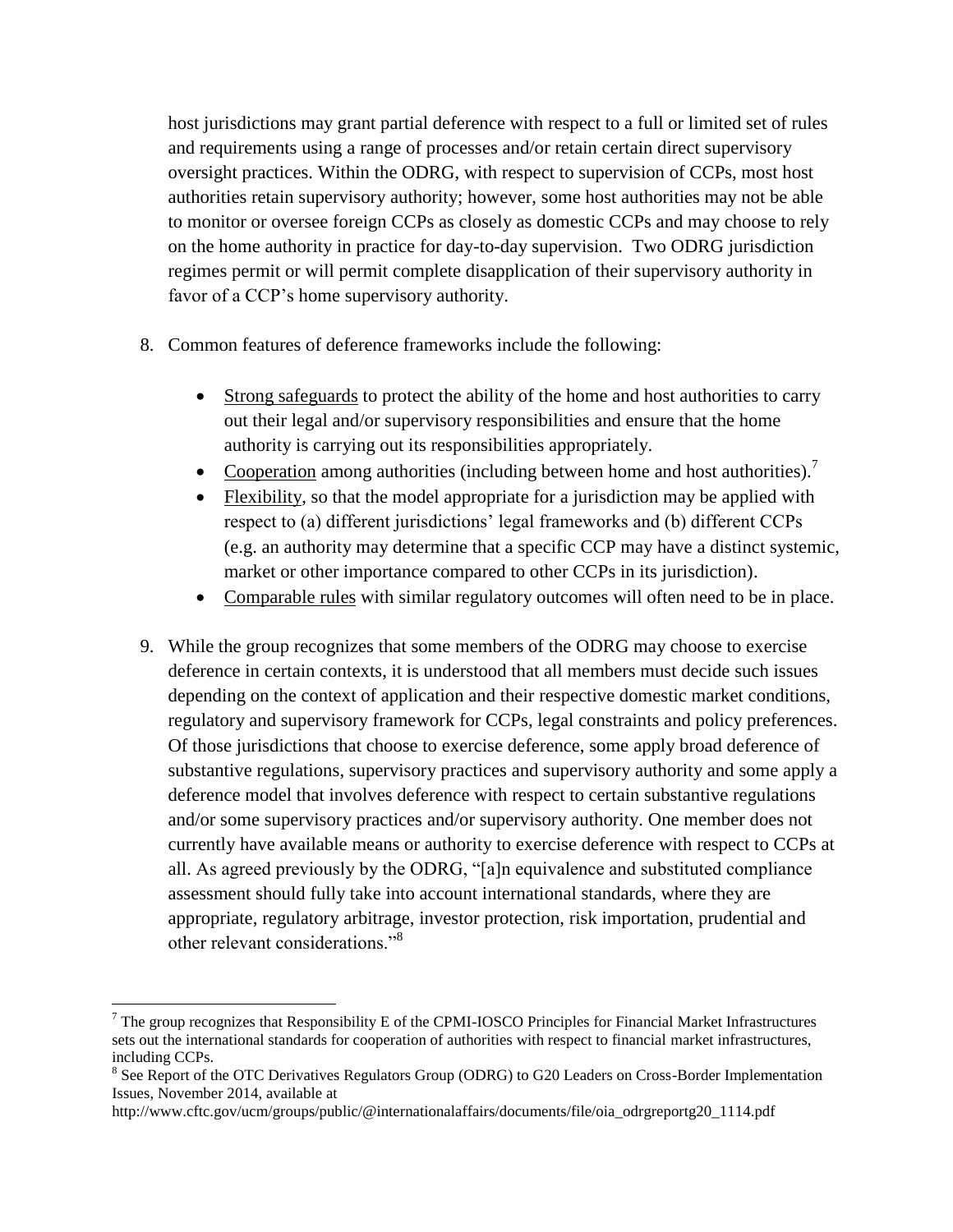## **Forms of Deference**

10. The following forms of deference, which memorialize some existing practices of ODRG members, is designed to be neither exhaustive nor prescriptive and is premised on a jurisdiction having the means or authority to do so.

# Registration and Recognition Processes

11. In some circumstances, an authority may use a registration/authorization framework, and may offer the possibility of substituted compliance in connection with certain requirements applicable to the registered/authorized entity. In some other circumstances, an equivalence and recognition framework may be used or a combination thereof. Authorities also may defer through the use of registration categories or exemptions. In a registration and substituted compliance situation, the host authority's substantive requirements would still apply, but a CCP may comply with such requirements through the requirements of the home authority.<sup>9</sup>

# Consideration of the Significance of the CCP and/or the Market, and Other Considerations

- 12. When determining whether deference should be exercised, host authorities may consider the context and circumstances of the particular CCP. In deciding whether and to what extent to defer, authorities may choose to take into consideration, among other things, the significance of the CCP to the market or conversely, the significance of the market to the CCP (i.e., if a CCP does a large portion of its business in a host jurisdiction), or some combination of these considerations.
- 13. Some authorities may choose to apply a higher level of deference where the relevant entity has a lower impact in, or nexus to, the host country's market. For example, some authorities may apply a *de minimis* threshold, whereby full or partial deference is provided for an entity that is below a certain level of systemic, market or counterparty risk significance. Alternatively, some authorities may take a more graduated approach with multiple thresholds, where the level of deference increases as the level of significance decreases, which could reduce reliance on the supervisory resources in the host country without endangering its financial stability or its market or counterparty protections. Where the host jurisdiction is less exposed to such risks, the host authority could determine that the level and scope of oversight may be correspondingly different or less than for a CCP which poses a higher level of risk to the host jurisdiction.

 $\overline{\phantom{a}}$ <sup>9</sup> Definitions of substituted compliance may vary with respect to how the compliance is measured and the allocation of responsibility for enforcement if compliance is not achieved.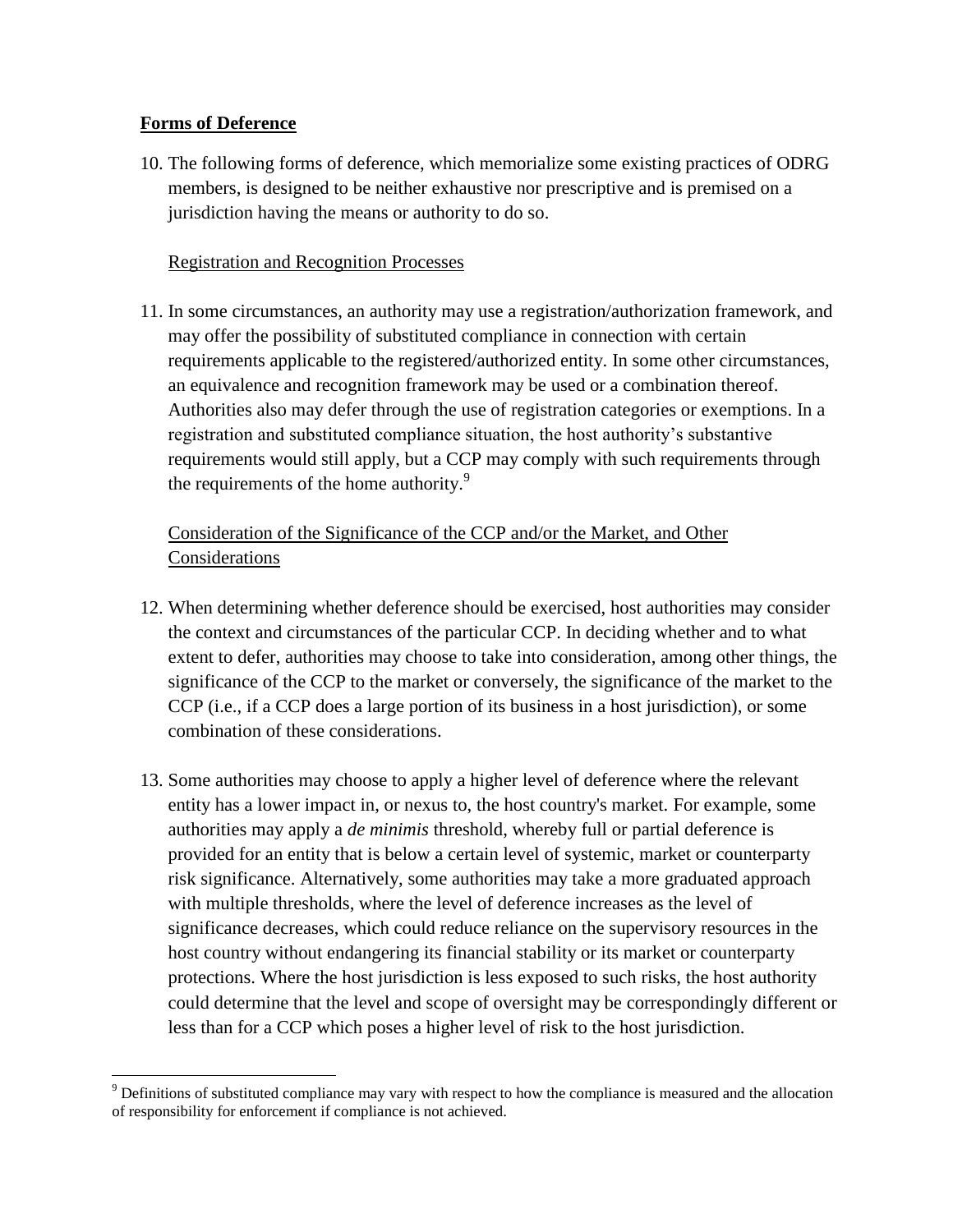14. In addition, some members noted that supervisory and regulatory resources and the practical difficulties of regulating a foreign entity are also contributing factors in determining whether, and if so, to what extent, to defer to a foreign CCP's home regulatory or supervisory regime to regulate or supervise the foreign CCP. Moreover, in a highly mobile, global market, determination of the risk that activity in a particular jurisdiction poses can quickly become outdated.

#### Information Requirements

#### *(a) Regulatory Reporting Requirements*

15. All regulators require reports from CCPs that are registered, recognized or authorized with them. These reports may concern information on arrangements, strategies, processes and mechanisms implemented by CCPs to verify compliance and to evaluate the risks to which CCPs are exposed. Different jurisdictions have varying requirements for information. Some host jurisdictions may accept reports in compliance with home country requirements while other host jurisdictions will require reports that differ from the home jurisdiction's requirements. Moreover, authorities may prefer to retain their rights to request and receive information directly from CCPs rather than through another regulator, even in situations where they may be willing to consider some deference to another regulator's rules.

## *(b) Receipt or Exchange of Information*

16. Regulators may also consider their ability to receive information from CCPs or exchange information with other authorities. This may include how reporting between authorities and CCPs they supervise will occur, and exchange of "business as usual" regulatory information between home and host authorities. This may also include deciding on the proper means for receiving or exchanging information about unanticipated business and market developments, including during times of market stress. The mechanism for this may be set out in a memorandum of understanding, a college's terms of reference, or the regulatory conditions for the CCP in individual jurisdictions. The outcome of these procedures should be that all regulators are fully apprised of information that impacts their ability to fulfil their statutory duties. For example, if moments of stress trigger enhanced reporting obligations on the part of the CCP, regulators should consider how they would expect to receive and/or share this information in contemplating a deference arrangement. The flow of information should be such that there is no significant risk of important market or financial data or information affecting the resilience of a CCP not being provided to both authorities in a timely manner. Measures to communicate early warning signs of systemic, market or counterparty risk should be considered prior to a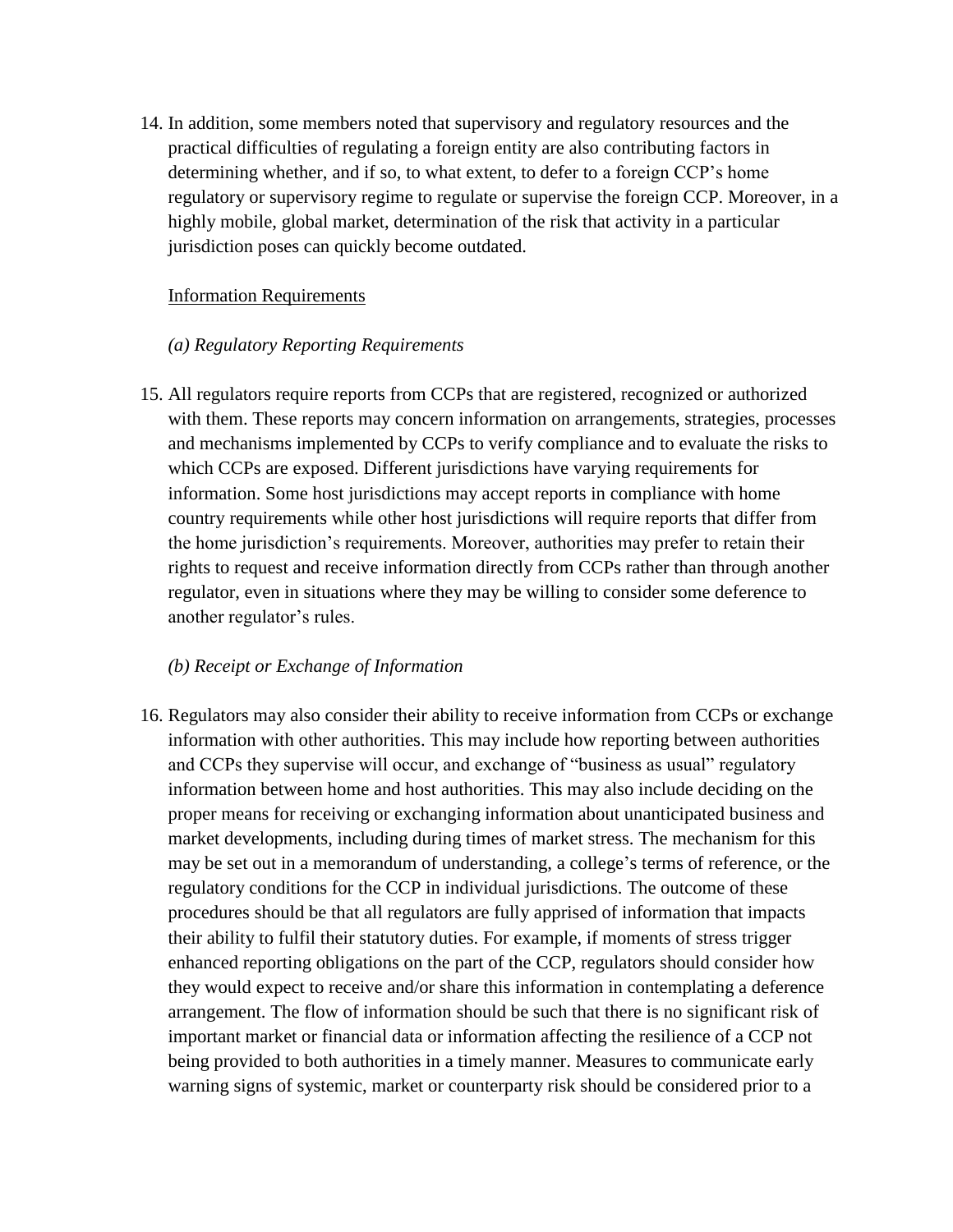deference determination to allow host authorities to attempt to control or limit the impact of the risk.

## Surveillance and Monitoring

17. A host authority may make different choices as to how to ensure that a CCP is compliant with all applicable rules. A host authority may not wish to defer unless it can ensure that activities within the host jurisdiction are appropriately supervised by the home authority. It may be more difficult for the host authority to be comfortable that the home authority is properly supervising the entity's presence in the host jurisdiction, partly because the home authority may not have sufficient knowledge of the host market. A host authority may determine that the disapplication of its requirements can be monitored and assessed through the equivalence process (if applicable) through which the host authority can evaluate the quality of supervision of the home authority. This may be done, for example, by using questionnaires to authorities or publicly available sources on the quality of supervision (including dedicated supervisory resources) of the home authority. Additionally, a host jurisdiction may choose not to defer monitoring and inspection of the CCP to the home jurisdiction but will conduct its own on-site inspections to evaluate compliance with the host jurisdiction's requirements on terms to be determined between the home and host jurisdictions and possibly the relevant CCP.

Registration Applications and Changes to Service or Product Offerings, Rules and Risk Management

- 18. Regulators whose regimes require registration/recognition will typically require the relevant CCP that is applying for registration/recognition to provide to the host authority information that would substantiate that the CCP is in compliance with the host authority's requirements. In doing so, some host authorities may rely on information already provided to the home authority.
- 19. When a CCP makes changes to its service offering, product offering, rules or risk management, an authority that has extended some form of deference must determine the extent to which it will evaluate such changes and, if applicable, the proper process to evaluate and, if appropriate, to recognize such changes. The host authority may decide to not undertake the full registration/recognition process, provided that the change sought stays within the bounds set by the host authority's initial authorisation. Some authorities may wish to retain a more comprehensive independent right of review. Other authorities may require the CCP to go through the registration/recognition process again when significant modifications are made to its service offering, product offering, rules, and risk management. Most authorities require specific reporting on business developments, for